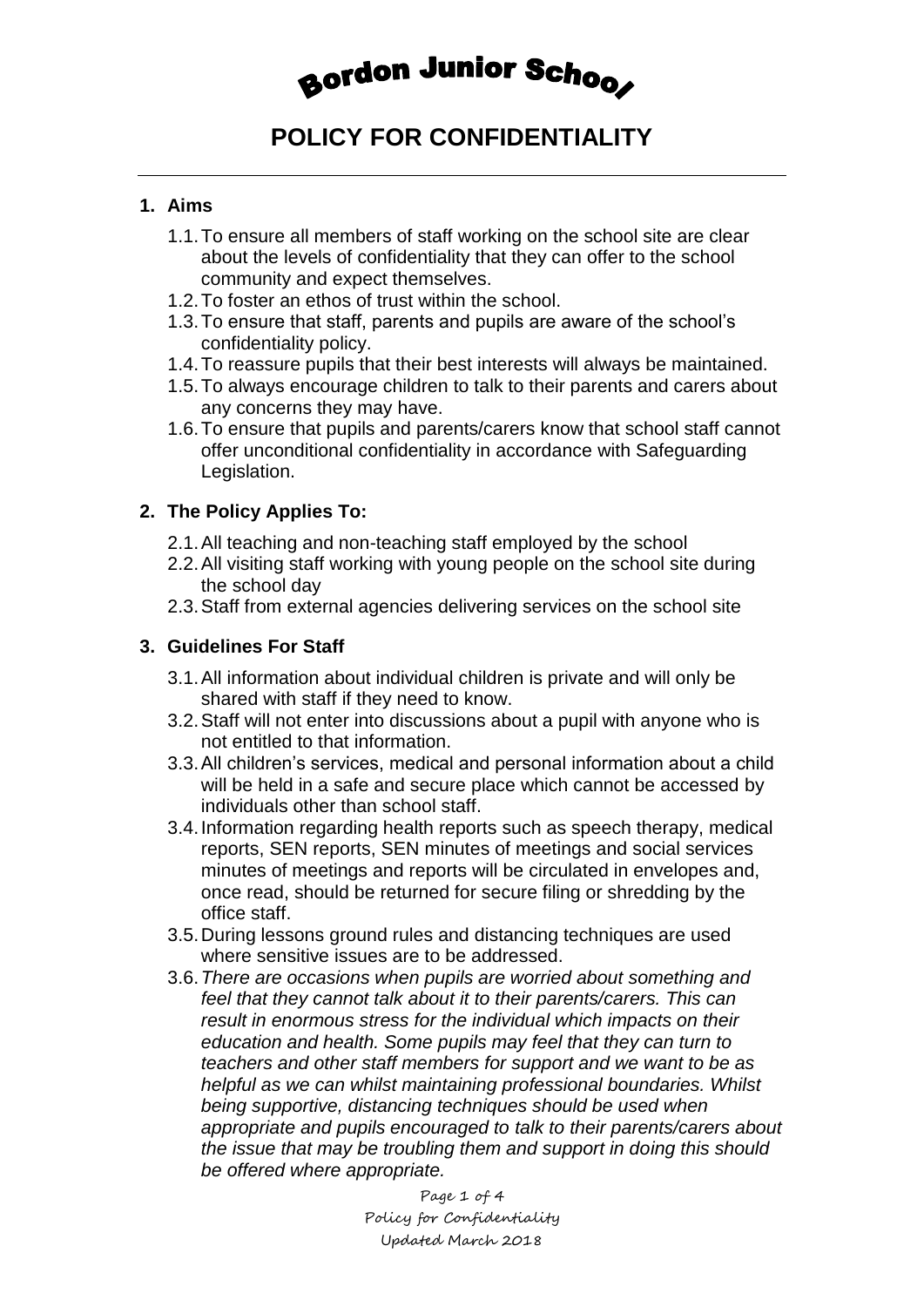- *3.7.You must be clear to pupils that you cannot offer unconditional confidentiality when a pupil first begins to talk about something where confidentiality may become an issue.*
- *3.8.Pupils should be warned that if there is a child protection issue where the pupil, or others, are likely to be at risk of significant harm, you are under a duty to inform the school's Child Protection Liaison Officer (CPLO) who may have to involve other agencies.*
- 3.9.All matters of Child Protection and safeguarding are dealt with by the CPLO. The CPLO will share relevant information with staff on a need to know basis. All requests for information relating to safeguarding are referred to the CPLO.
- 3.10. No information which relates to an individual member of the school community or brings Bordon Junior School into disrepute is to be posted or shared online through any means, including all areas of social media (e.g. Facebook, Twitter).
- 3.11. Staff performance management will be carried out privately. Targets for individuals, named lesson observation sheets and other performance data are kept in the Head teacher's office.

#### **4. Guidelines For Governors**

- 4.1.Governors must not divulge details about individuals (staff, families or individual children) to any person outside of governing body meetings.
- 4.2.Governing body matters such as pupil exclusion, personnel issues and personal details of any member of the school community must not be discussed with anyone outside of meetings unless specifically requested and minuted within the meeting.

#### **5. Guidelines For Volunteers**

- 5.1.When volunteers, such as parents and friends of the school are working in school, they will respect the confidentiality of all educational matters including behaviour issues.
- 5.2.They are asked to sign a confidentiality awareness statement before working in the classroom.
- 5.3.All casual requests for information are referred to the relevant class teacher
- 5.4.All requests for information by an outside agency or the media are referred to the Headteacher
- 5.5.No information which relates to an individual member of the school community or brings Bordon Junior School into disrepute is to be posted or shared online through any means, including all areas of social media (e.g. Facebook, Twitter).

#### **6. Health Professionals**

- 6.1.Health professionals have their own code of practice dealing with confidentiality when working in a one to one situation.
- 6.2.When working in a classroom they are bound by school policies.

#### **7. Media**

7.1.All matters concerning the media, other than promoting or marketing a school event, should be dealt with by the Head teacher or Chair of Governors.

> Page 2 of 4 Policy for Confidentiality Updated March 2018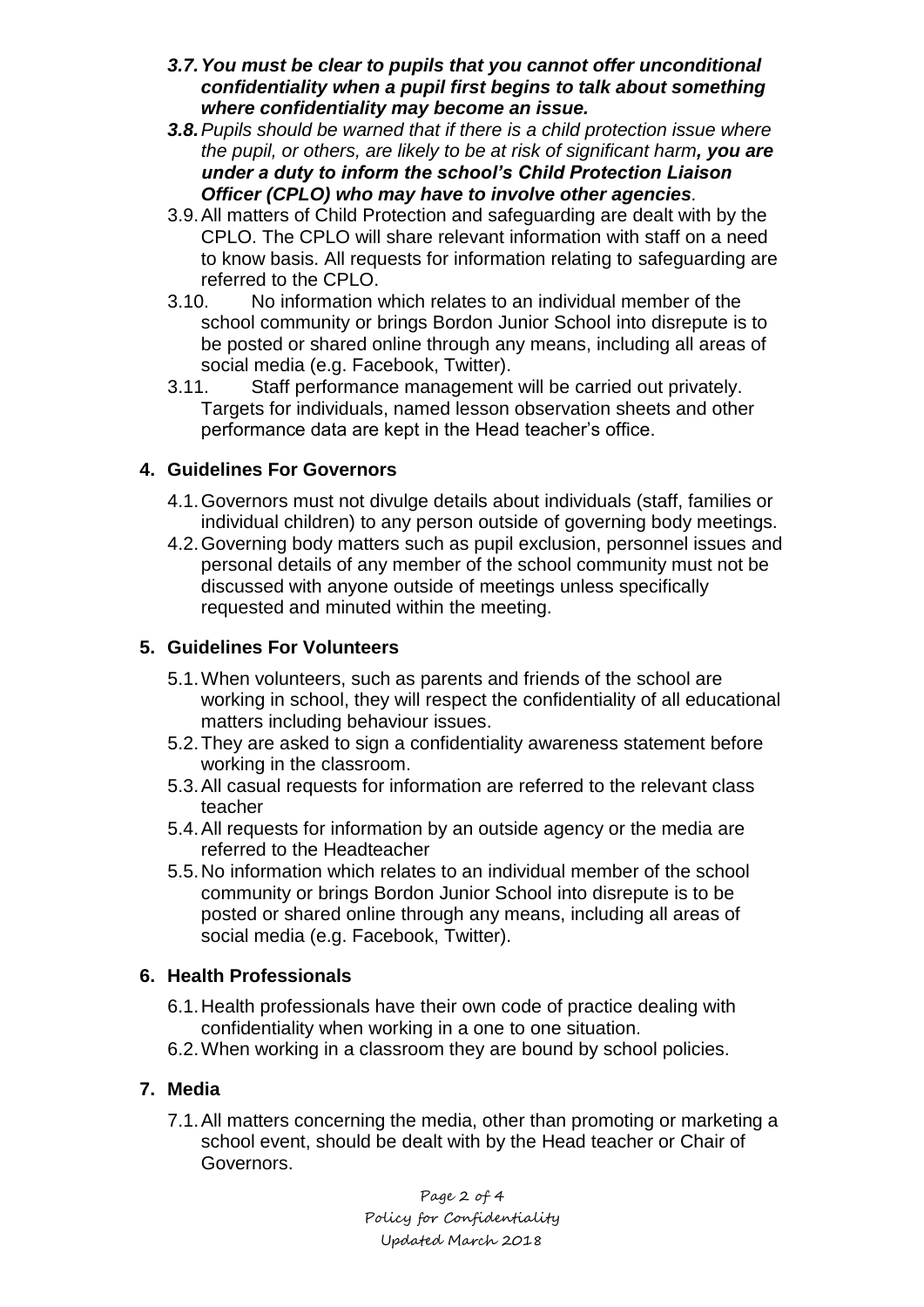#### **8. Equal Opportunities**

- 8.1. All children have a right to the same level of confidentiality irrespective of gender, race, religion, medical concerns and special educational needs.
- 8.2.Staff may wish to discuss an individual case with a class or group. For instance it can support the inclusion of a child with a specific need, if their peers are made aware of the condition and so have some idea of what to expect. Similarly a child with visual, hearing or physical impairment can be supported if his/her friends know to look out for them in the playground. In such cases permission will be sought from the child and his/her parents or carers.
- **9. This Policy has been developed with reference to the following documents:**
- *Sex and relationship education guidance*, DfES, July 2000, ref: 0116/2000
- *What to do if you're worried a child is being abused: Children's Services guidance*, DfES/DH, May 2003, ref: 31553
- *Developing sex and relationships education in schools: guidance and training activities pack for school governors* – Sex Education Forum/National Children's Bureau (NCB), 2003, ISBN: 1904787029
- *HIV in schools: good practice guide to supporting children infected or affected by HIV*, Children and Young People HIV Network/NCB, 2005, ISBN: 1904787479
- *Sex and relationships education in pupil referral units*, Sex Education Forum/NCB, 2004, ISBN: 1904787231
- *National Healthy School Status – a guide for schools*, DH, September 2005, REF: 270390
- *Managing the support and reintegration of pregnant pupils and schoolage parents: guidance for schools from Hampshire Local Education Authority*, Hampshire Teenage Pregnancy Partnership, November 2004.

This policy was formulated by the Head teacher and Governors of Bordon Junior School and is to be reviewed annually.

Signed  $\frac{1}{\sqrt{2}}$ Head teacher